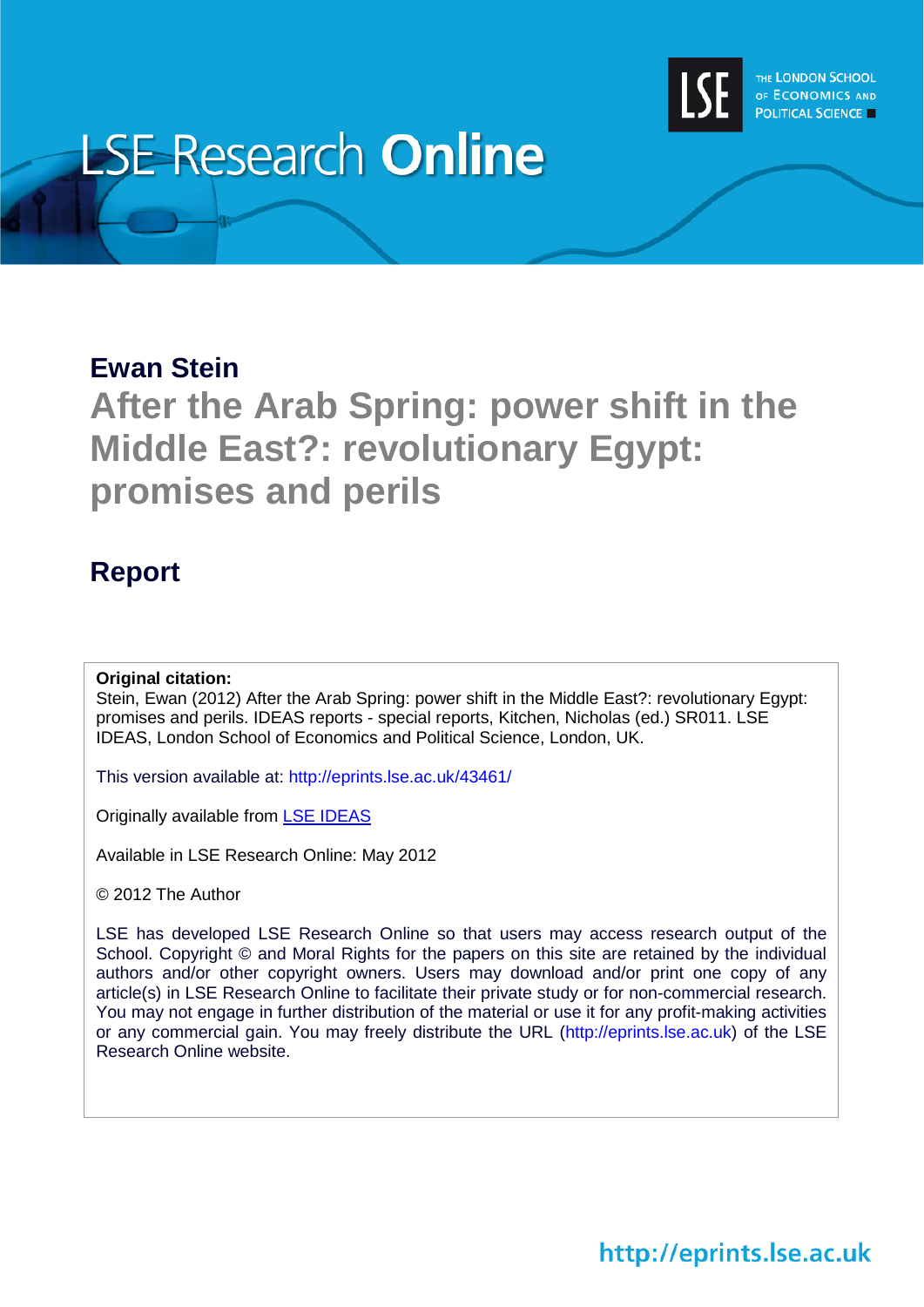# **Revolutionary Egypt:** Promises and Perils

Ewan Stein

**W** hen the Egyptian people forced their leader from power on February 11, 2011, hopes for an 'Arab Spring' ran high. The ouster of Ben Ali in Tunisia just 11 days earlier was **earth-shattering in itself, but regime collapse in the Arab world's most populous country after just 18 days of protest was an event of far greater magnitude. Memories of the Egyptian Revolution of 1952, whose ripples would define regional politics for more than a decade, were fresh enough to give even the most 'stable' of Arab monarchies and republics pause for thought. The impact of this latest Egyptian 'revolution' is, however, conditioned by the extent to which genuine regime change and democratic transformation are achieved. More than a year later, neither prospect is assured.**

#### **THE FORCES OF REVOLUTION**

The revolution of January 25, 2011 was triggered by the uprising in Tunisia. But it was the fruit of more than a decade of a growing culture of protest in Egypt that encompassed the labour movement, pro-democracy activism, and newer internet campaigns against the brutality of Mubarak's police state.

The January Revolution brought these protest sectors together around the unifying symbol of Tahrir [Liberation] Square. In the heady days of January and February 2011, the movement appeared to turn Egypt on its head. In a country known for political stagnation, new forms of leadership and organisation evolved, both within Tahrir Square and around the country as citizens formed 'popular committees' to fill the security void left by the collapsing security forces. Instead of chaos, anarchy and sectarianism, the regime's abdication of responsibility produced cooperation and tolerance, unity between Muslims and Coptic Christians, and a reinvigorated sense of civic pride. The ouster of Mubarak on February 11 unleashed a palpable feeling of collective euphoria and unity.

Although the protests came to be identified with Facebook and Egypt's tech-savvy middle classes (epitomised by the figure of Google executive Wael Ghoneim), they transcended class barriers and involved significant participation by the urban poor. Meeting points and times announced on Facebook were often decoys to enable the real demonstrations organised via word-of-mouth, a reality underscored by the inefficacy of the regime's knee-jerk suspension of internet and mobile phone access.

Yet the utopian vision of Tahrir was soon tarnished. Female demonstrators were mocked and hounded out of the square during a march on International Women's Day. Sectarian violence re-emerged, blamed by many on agents provocateurs, 'remnants' of the old regime. And as the numbers in Tahrir Square dwindled, the police returned to clear the stalwarts by force. Nevertheless, although the optimism of these early experiments in revolutionary leadership inexorably faded, the memory and symbolism of Tahrir Square – code now for revolutionary activism around the country – remains a powerful force in Egyptian politics, and the breaking of the 'barrier of fear' stands as perhaps the revolution's most momentous achievement.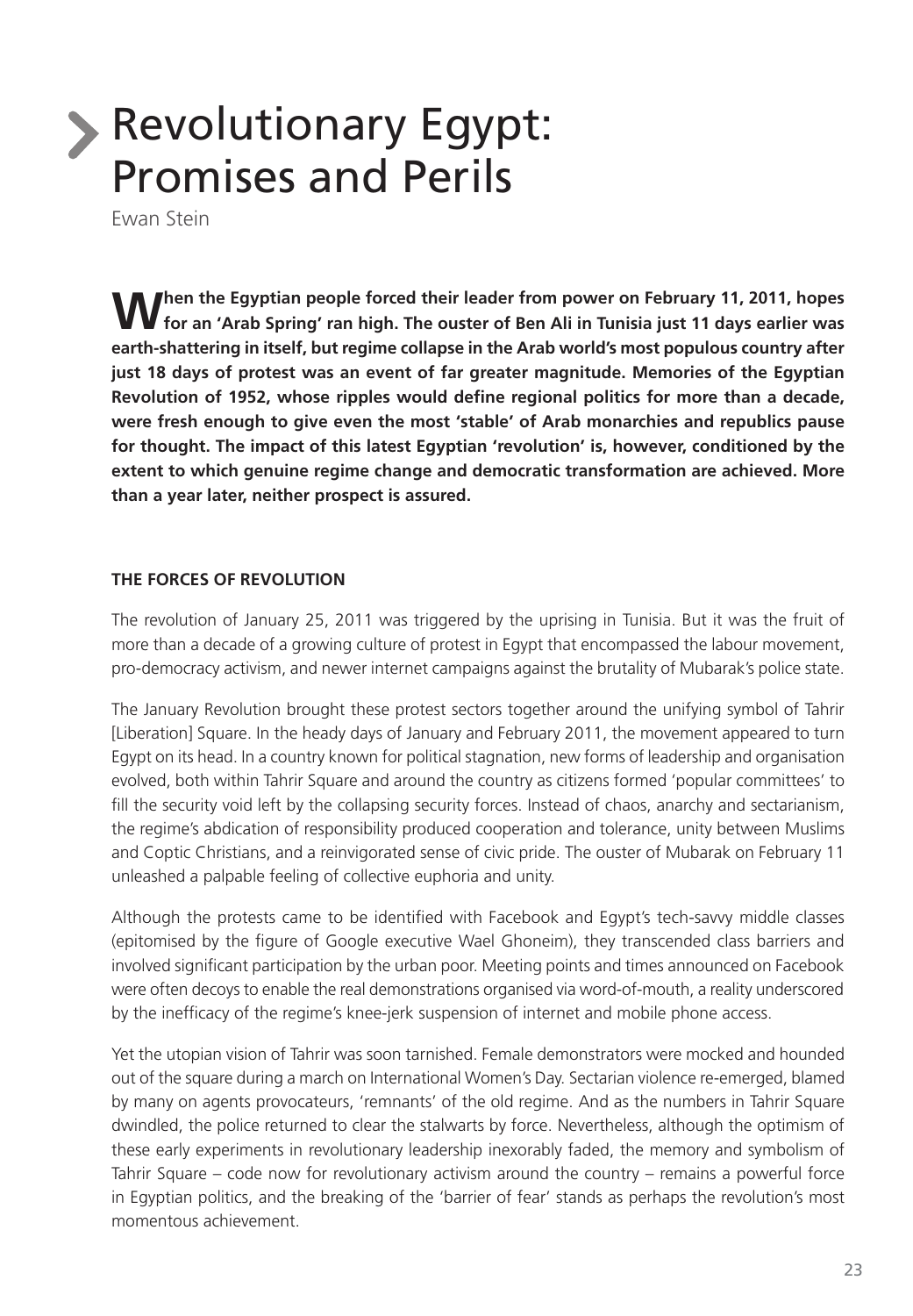#### **ACTORS AND INTERESTS**

Egypt's official opposition parties, as well as the most powerful 'unofficial' opposition movement, the Muslim Brotherhood, were initially absent from the revolution. Elements of the conservative Salafi trend went so far as to condemn the protests as haram. The Coptic Church declared its opposition to the demonstrations as did, initially at least, the Islamic institution of al-Azhar. In its early days, some saw the abstention of these actors as evidence of the revolution's secular character, but Copts and Islamists of all stripes had participated as individuals from the beginning. It was in large part a revolt against patriarchal authority, a category in which all established political and religious leaderships risked being included if they remained opposed or uncommitted to the revolution.

The Brotherhood and Salafi leaderships arguably felt they had the most to lose in supporting an uprising that may have been doomed to fail. But as middle class professionals deserted the regime in their droves, and masses of urban poor swarmed into the streets of Cairo, Alexandria, Suez and elsewhere, the costbenefit calculations of these leaders changed. By the 'Day of Rage' on Friday, January 28, the Muslim Brotherhood had stepped off the fence and was mobilising its members.

If Islamist organisational involvement boosted the strength of the protests – and ultimately helped direct them – the most important part in the uprising's success in ousting Mubarak was played by the military. The protesters singled out Mubarak, his ministers and the clientalistic network surrounding his son Gamal – and not the military regime in toto – as the target. They invited the army to join them. Images of soldiers carried aloft in Tahrir Square, and tanks daubed with revolutionary slogans, cemented the view of the people and the army as 'one hand' against the Mubarak regime.

The military leadership, for its part, saw an opportunity to settle scores in a long-festering intra-regime feud. From the army's perspective, the revolution's most important dividend was to see off the potential threat to its economic and political prerogatives posed by the aggressive privatisation agenda of the Nazif government and Mubarak's would-be heir, Gamal.

Mubarak himself dismissed Nazif and his cabinet on January 29, a move that pleased the army but did little to placate the protesters. With Gamal's faction gone, the army's economic interests were safe from an increasingly confident new business elite who saw this 'new guard' as their main ally within the regime.

The army thus had an interest in exploiting popular protest, but also in containing and ultimately controlling the revolutionary movement. It played a double game. Having won a prized concession from Mubarak, the military allowed camel-riding thugs wielding swords into the square on February 2, producing one of the revolution's bloodiest confrontations. While apparently protecting protesters against interior minister Habib al-Adly's police, it was arresting and torturing activists itself.

But the fact that the military did not turn its full force against the protesters was crucial to the revolution's initial successes. More positively, the high degree of popular prestige that the army has long enjoyed as a bulwark of order in Egypt gave the revolution an unassailably patriotic and nationalistic flavour that broadened the movement's support among more risk-averse Egyptians.

#### **THE POLITICS OF TRANSITION**

Mubarak's position as leader was filled by his former defence minister, Field Marshal Muhammad Hussein Tantawi. As head of the Supreme Council of the Armed Forces (SCAF) Tantawi assumed control during the transitional phase. SCAF moved rapidly to hold a referendum on amending the constitution on March 19, 2011. The referendum, which was approved with 77 percent of the vote, paved the way for parliamentary and presidential elections.

Soon after Mubarak's ouster, numerous new political parties were formed, both secular and Islamist. The Muslim Brotherhood established the Freedom and Justice Party (FJP), a vehicle consciously modelled after the Turkish Justice and Development Party (AKP). The largest Salafi grouping, Alexandria-based al-Da'wa al-Salafiyya, established the Nur (Light) Party. Islamist groups campaigned intensively for a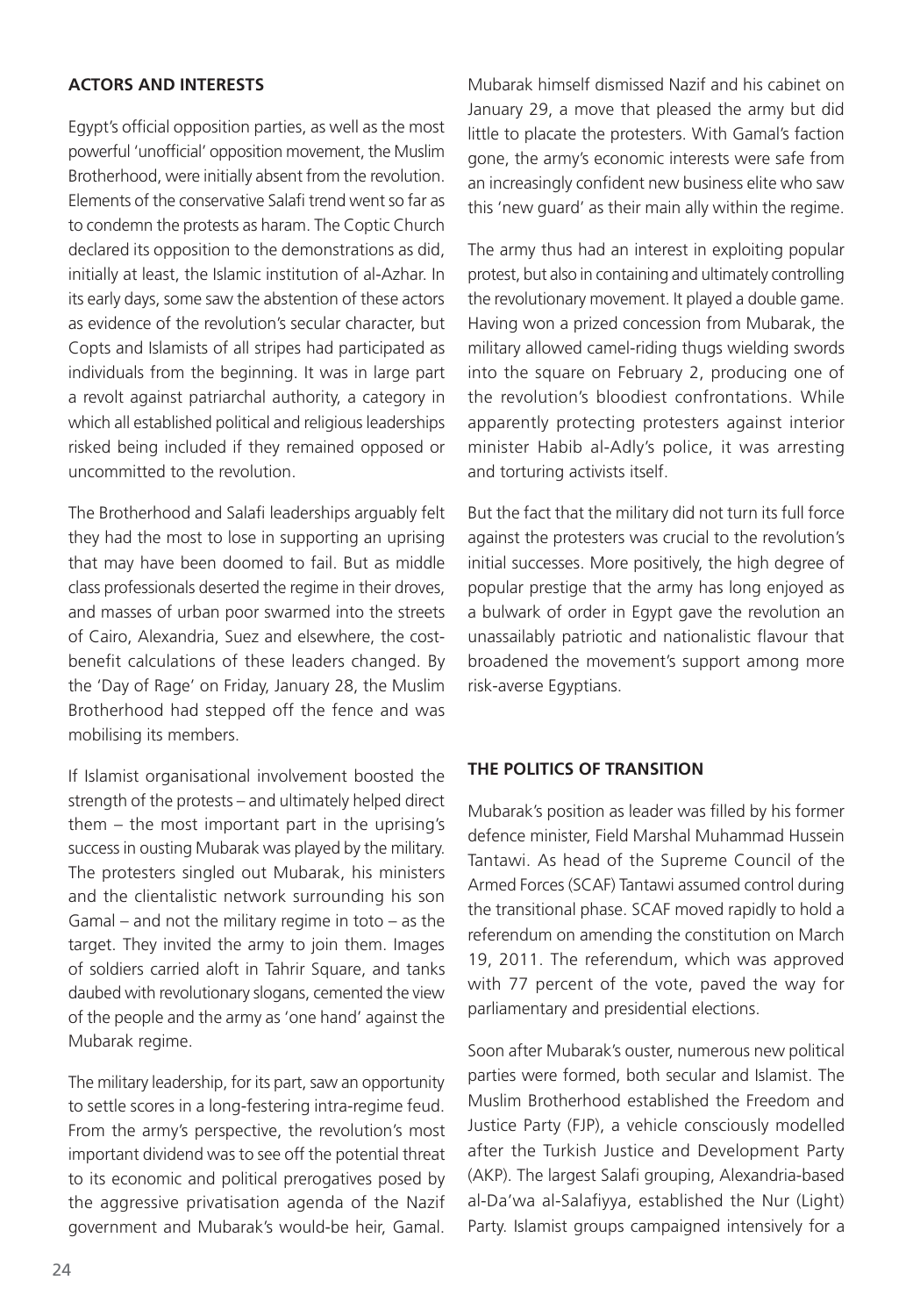'yes' vote in the referendum, believing – accurately as it turned out – that their name recognition and organisational experience would serve them well in early elections. In elections held from November 2011 until January 2012, these parties gained a substantial parliamentary majority.

That said, it is SCAF that commands the predominance of hard power in Egypt. It appointed and controls the government of Kamal Ganzouri, as it did that of his predecessor Essam Sharaf. The government cannot act in any substantive way without SCAF approval. SCAF continues to set foreign and economic policy during the transitional phase, and controls the domestic security forces.

At the same time, SCAF's power is limited by its 'despotic' as opposed to 'infrastructural' nature. Although the military as an institution is held in high esteem, as a governing authority SCAF has little popular legitimacy, and neither does it possess – nor is it likely to seek to develop – effective mechanisms of governance at the grassroots. It is for this reason that it has come to accept, if not depend upon, more socially embedded Islamists as a link between state and society.

The revolution has allowed Islamists to formalise their position within the structure of power. With the ear of the SCAF, an electoral mandate, and an established local presence throughout the country, Islamist parties occupy an intermediary space between SCAF and the revolutionary forces. This is a precarious role to play. If the Brotherhood and Salafis appear too close to SCAF they jeopardise their popular standing. But if they are over-eager to flex their 'revolutionary' muscles they may alarm SCAF and its international supporters, and precipitate repression. An intra-Islamist rivalry between the Salafis and the Brotherhood also plays out in the context of these tensions.

It is in disrupting this marriage of convenience that the revolutionary coalition becomes most significant. Unlike the major Islamist parties, the Tahrir forces lack significant parliamentary representation. They comprise a heterogeneous patchwork of movements with quite diverse political agendas. These forces are predominantly found within the January 25 Revolution Youth Coalition (I'tilaf Shabab al-Thawra).

The Tahrir forces include, significantly, new Islamist parties such as the Egyptian Current (al-Tiyar al-Misri), formed by young Brotherhood dissidents. Support for the revolution is not a uniformly, or even predominantly, 'secular' vocation, which makes it problematic to put 'Islamists' and 'revolutionaries' in opposing camps. The unifying commitment to January 25 and Tahrir as a symbol continues to provide alternative avenues of political expression for Islamistinclined Egyptians, particularly as the 'official' Islamist vehicles appear too close to SCAF and trapped within the old ways of doing things. Even the conservative Salafi movement – persistently averse to extra-Islamist alliances – is losing adherents to parties and groups within the revolutionary current.

These extra-parliamentary Tahrir forces reserve the option of 'returning to the square,' and numerous demonstrations have taken place since the fall of Mubarak. Via the official media and with recurrent Islamist support, SCAF has been partially successful in discrediting protests and portraying protesters as agents of foreign powers. But the fact that people no longer fear taking their demands onto the streets means that the army and Islamist parties must work harder to ensure popular support for their policies.

Regardless of the sociological reality, the process set in train on January 25, 2011 is almost unanimously referred to as a 'revolution' in Egypt. The military rulers celebrate the achievements of the revolution of the army and the people. Yet for the Tahrir forces the revolution remains a work in progress. Though there is little agreement on what completing the revolution would entail, some consensus exists on the importance of prosecuting Mubarak and others accused of killing protesters, and on sending the military back to barracks to allow civilians to take charge. Collectively, they channel the grievances of labour, the poor and other 'losers' in Egypt's neoliberal experiment, and push for a more complete break with the past.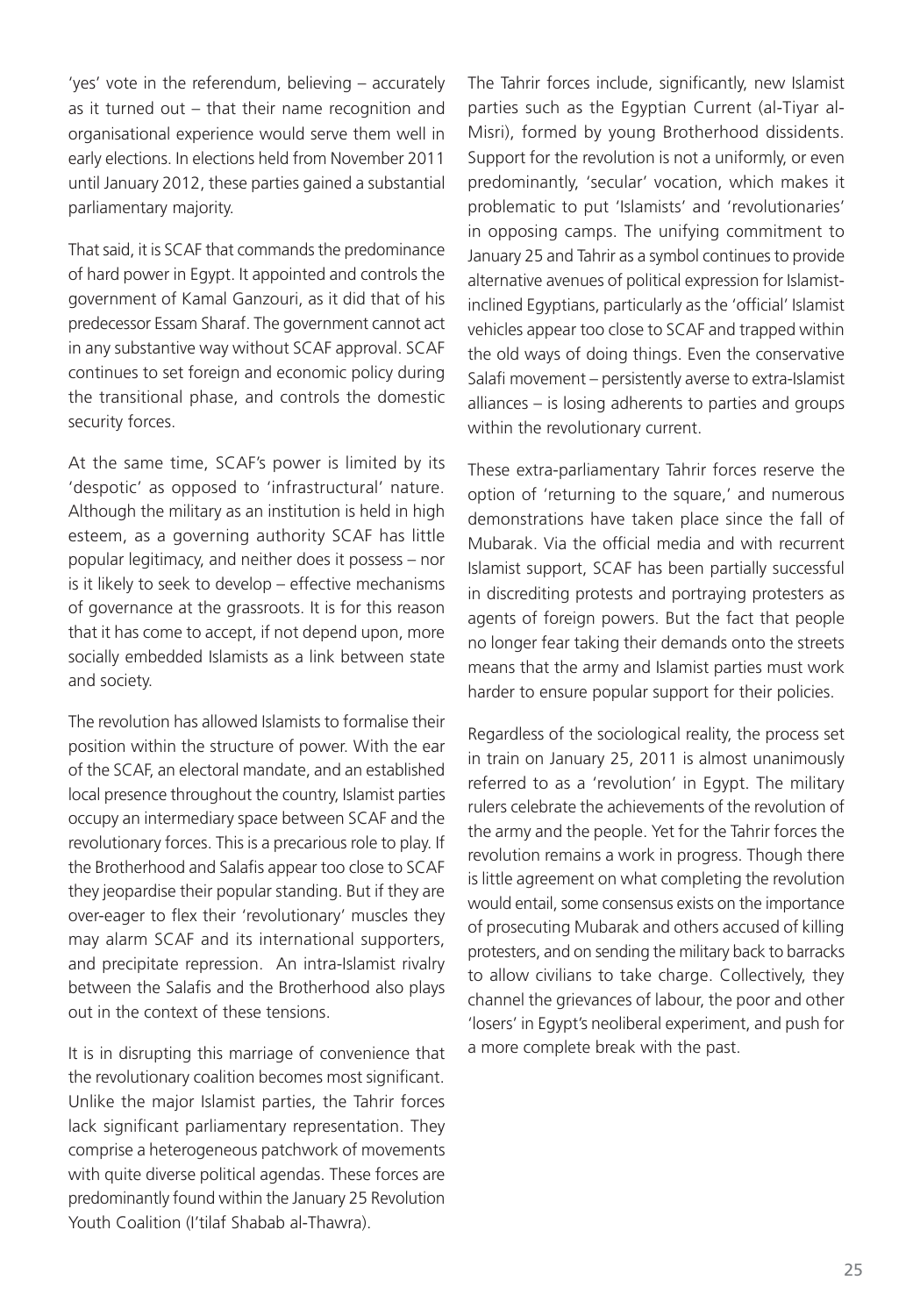#### **THE FUTURE OF DEMOCRACY IN EGYPT**

Meaningful democracy in Egypt is still a way off. Whilst the elections were generally accepted as free and fair for the first time since 1952, many vestiges of the old Egypt remain in place under SCAF. The state of emergency that has prevailed since Sadat's assassination in 1981 is set to continue until at least June 2012. This enables SCAF to bypass legal safeguards in much the same way as did Mubarak. Censorship and manipulation of the media remain routine, and pro-democracy NGOs are vilified and persecuted with much the same caprice as they were during the Mubarak era.

SCAF remains wedded to the idea of a strong executive (with a compliant president) and will seek a new constitution that guarantees that. It is supported in this aim by ostensibly 'liberal' parties that fear Islamist domination in parliament. The FJP and Nur Party each favour a stronger parliament, understandably given their high representation in that body. It remains to be seen whether the committee charged with drafting the constitution (which is to be composed of 50 percent MPs) will deliver a constitution to the Islamists' liking, but the issue is sure to constitute an important axis of friction between SCAF and the Islamist parties.

A powerful parliament is not in itself, however, a guarantee that the military's influence on politics will be curbed. As in the past, procedural trappings of democracy mask a resilient system of patron-client relations that has long underwritten political power in the Egypt. The electoral system, for example, does not reflect informed popular support for particular parties or political programmes. A third of seats in parliament continue to be allocated according to single-member districts, thus favouring local strongmen dependent on regime patronage. The retention of a quota for workers and peasants (opposed by Islamist parties) similarly facilitates the ascent of regime-favoured candidates, including retired soldiers and police officials. Such 'safe' seats militate against parliament's independent role as part of a broader system of checks and balances in the Egyptian political system.

The current parliament certainly represents an improvement on Mubarak-era legislatures, which were toothless bodies dominated by the President's National Democratic Party, but the FJP shares some of the NDP's features and functions. The current head of the parliamentary Defence and National Security Committee, for example, ran on the Freedom and Justice Party's list, but he is also a general and the former head of internal investigations within military intelligence. The dissolution of the NDP, in other words, does not necessarily mean the military regime cannot place its people in influential and sensitive parliamentary roles.

#### **THE POLITICAL ECONOMY OF REVOLUTION AND COUNTER-REVOLUTION**

Stability, and hence democracy, in Egypt depends largely on how the economy develops in the years to come. Tourism and investment are in decline and youth unemployment hovers at around 25 percent. The socioeconomic drivers of protest have not been alleviated. Some, but by no means all, of the January 25 protesters opposed neoliberal economics in Egypt and viewed themselves as part of the broader global movement against capitalism and globalisation. It was partially under pressure from the protest movement that SCAF refused a package of IMF loans in 2011, and although the protest movement has since been weakened, it is far from being broken.

In December 2011 SCAF felt able to accept a \$3.2 billion loan facility from the IMF. This reflected the political consolidation of the transitional phase. Although both the military and the Islamist movement gained from the removal of Gamal Mubarak and his neoliberal 'change team', neither actor promotes a qualitatively new economic path. The current finance minister, Hazem Beblawi, is known for his neoliberal proclivities. The FJP considers access to IMF loans to be an Egyptian 'right'. Islamists, like the military, fiercely protect continued private investment in the economy.

If SCAF and Islamists have come together to pursue their own interests and neutralise further protest, their relationship is not without its own challenges. Friction between SCAF and the Brotherhood reflects particularistic economic as well as political interests. The military has to date focussed economically on resource-intensive sectors such as transportation,